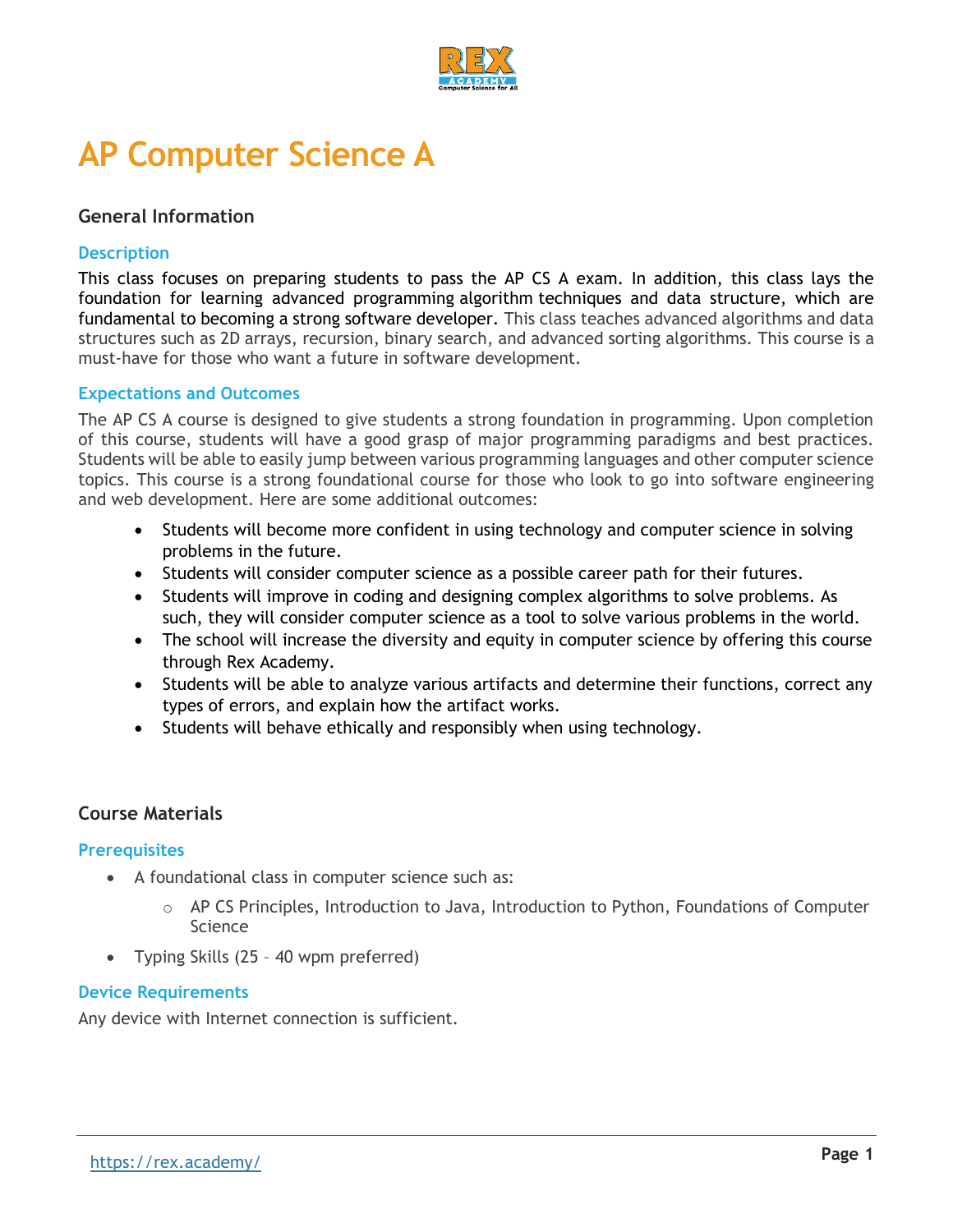

# **Additional Information and Resources**

| <b>Course Length</b>                               | <b>Delivery Method</b>               | <b>Recommended Age Group</b> |
|----------------------------------------------------|--------------------------------------|------------------------------|
| 120 hours / 2 Semesters                            | Online / Classroom                   | High School (Ages 14+)       |
| <b>Certifications Offered</b>                      | <b>Pathway Alignment</b>             | <b>Standards Aligned</b>     |
| Prepares students<br>for Oracle Certified          | <b>SOFTWARE</b>                      | $\mathbf{AP}^{\circ}$        |
| <b>Java Developer</b>                              | <b>DEVELOPMENT</b><br><b>PATHWAY</b> | $\hat{\nabla}$ CollegeBoard  |
| *Requires additional prep<br>beyond the AP Course* |                                      |                              |

# **Attention to Equity and Diversity**

Rex Academy is dedicated to bringing this course to all interested students, regardless of their background or the zip code in which they reside.

As such, special attention has been given to the curriculum in the following manner:

- 1. The AP CS A content can run on any device (Chromebooks, tablets, phones, PCs, etc). The Internet connection needs to be minimal. We are determined to remove all obstacles for access.
- 2. AP CS A is self-paced and does not require a specialized instructor. Just load the curriculum and enjoy.
- 3. The course can be conducted in a direct classroom setting or in an after-school environment. Students can learn in groups or individually.
- 4. Instruction and assessment are performed in various ways, thus accommodating various learning styles.

#### **Interdisciplinary Instruction**

Rex Academy combines technology instructional materials with common core alignment to integrate other disciplines into the curriculum.

In the case of AP CS A, here is an example of a practice lab from Chapter 4.

#### *Ask for input for the three sides of a triangle.*

*First, determine if it is possible to construct this triangle with the given lengths.*

*Second, if a triangle is possible, have the program determine if it is an isosceles, scalene, or equilateral triangle.*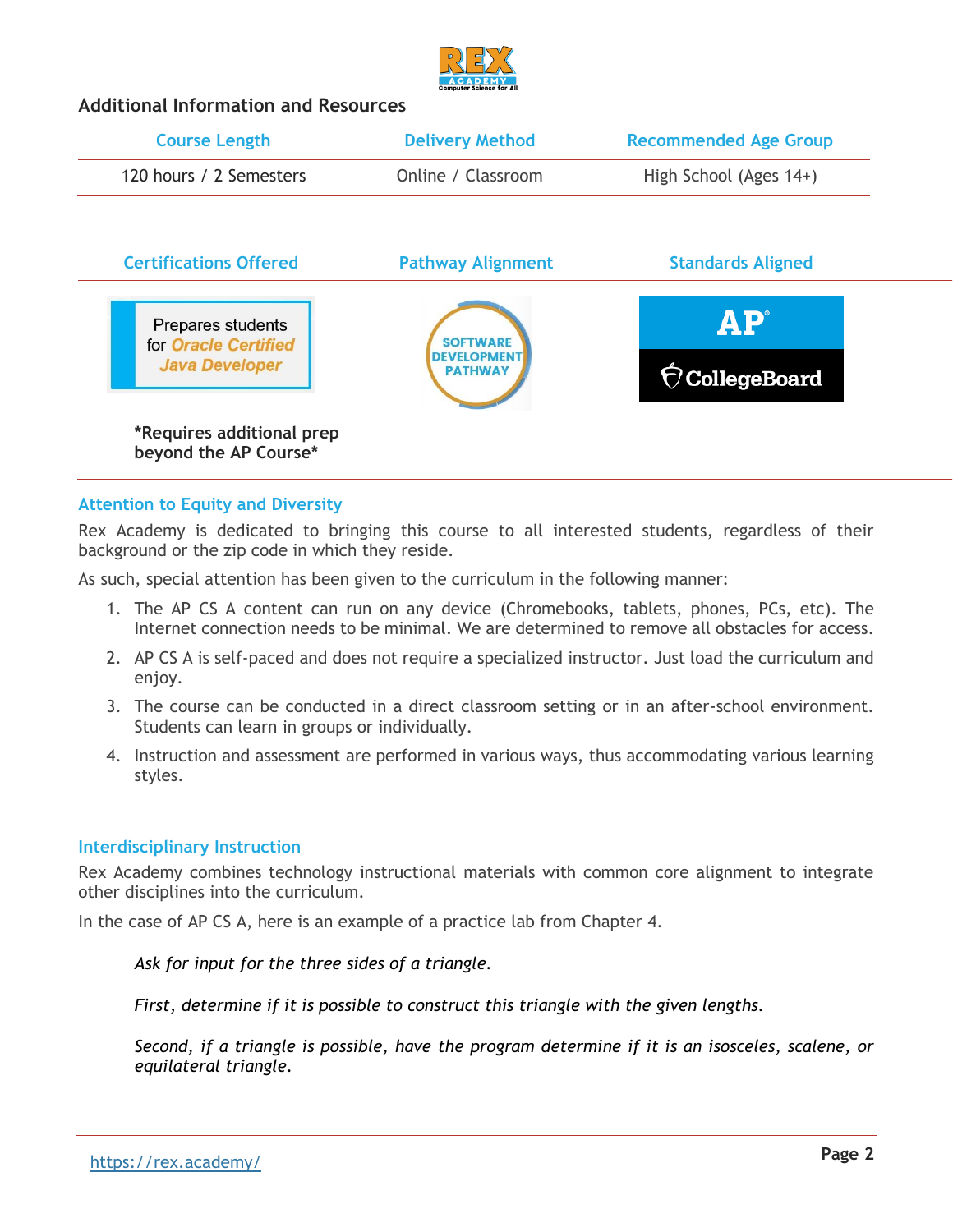

# *Third, if a triangle is possible, have the program determine if it is an acute, obtuse, or right triangle.*

As you can see, we have taken some common core standards from geometry and inserted it into the AP CS curriculum. This type of assessment reaches the top of Bloom's taxonomy.

| <b>Unit Number</b> | <b>Topic</b>           | <b>Content</b>                                                                                                     | <b>Brief Description</b>                                                                                                                                              |
|--------------------|------------------------|--------------------------------------------------------------------------------------------------------------------|-----------------------------------------------------------------------------------------------------------------------------------------------------------------------|
| Unit 1             | Primitives             | <b>6 Practices</b><br>5 Homework Labs<br>4 Practice Labs<br>1 Main Lab<br>1 Unit Exam                              | Students will learn the basics of<br>creating the integer and double<br>variables, create assignments, get<br>input from the user, and send output<br>to the console. |
| Unit 2 - Part 1    | The Math Class         | 4 Practices<br>2 Quizzes<br><b>6 Homework Labs</b><br>2 Practice Labs<br>1 Main Lab<br>1 Unit Exam                 | Students will learn to summon the<br>Math class and use various methods<br>such as Math.random().                                                                     |
| Unit 2 - Part 2    | The String Class       | 5 Practices<br>2 Quizzes<br>5 Homework Labs<br>2 Practice Labs<br>1 Written Practical<br>1 Main Lab<br>1 Unit Exam | Students will learn to declare strings<br>and assign values. You must also know<br>the following string methods:<br>length()<br>indexOf()<br>substring()              |
| Unit 2 - Part 3    | Objects and<br>Methods | 5 Practices<br>3 Quizzes<br>4 Homework Labs<br>1 Written Practical<br>1 Main Lab<br>1 Unit Exam                    | Students will create objects in data,<br>assign values, and learn the<br>importance of data encapsulation.                                                            |
| Unit 3             | <b>Boolean Logic</b>   | 5 Practices<br>2 Quizzes<br>5 Homework Labs<br>1 Main Lab<br>1 Unit Exam                                           | Students will learn to develop<br>algorithms to decision-making<br>problems using branching control<br>statements.                                                    |

# **Course Syllabus**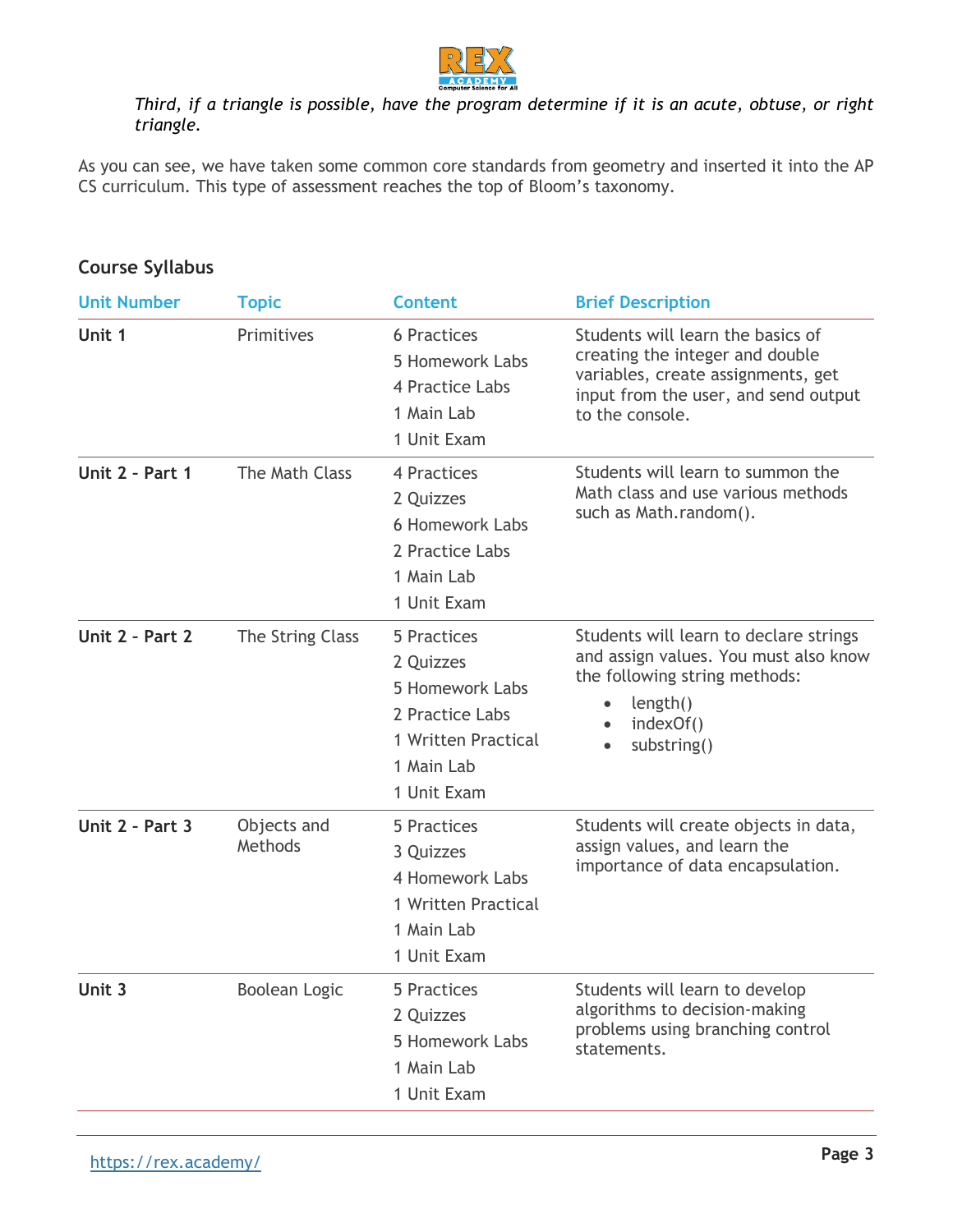

| <b>Unit Number</b> | <b>Topic</b>                              | <b>Content</b>                                                                                                     | <b>Brief Description</b>                                                                                                                        |
|--------------------|-------------------------------------------|--------------------------------------------------------------------------------------------------------------------|-------------------------------------------------------------------------------------------------------------------------------------------------|
| Unit 4 - Part 1    | Iteration - the 'for' 8 Practices<br>loop | 2 Quizzes<br>6 Homework Labs<br>4 Practice Labs<br>1 Written Practical<br>1 Main Lab<br>1 Unit Exam                | Students will learn to create and<br>develop algorithms that are iterative<br>in nature.                                                        |
| Unit 4 - Part 2    | Iteration - the<br>'while' loop           | 5 Practices<br>2 Quizzes<br>5 Homework Labs<br>4 Practice Labs<br>1 Main Lab<br>1 Unit Exam                        | Students will learn to create and<br>develop algorithms that are iterative<br>in nature.                                                        |
| Unit 5             | <b>Writing Classes</b>                    | 5 Practices<br>2 Quizzes<br>2 Homework Labs<br>1 Written Practical<br>1 Main Lab<br>1 Unit Exam                    | Students will create objects in Java<br>and learn the fundamentals of data<br>encapsulation and information hiding.                             |
| Unit 6             | Arrays                                    | 5 Practices<br>2 Quizzes<br>7 Homework Labs<br>1 Written Practical<br>3 Practice Labs<br>1 Main Lab<br>1 Unit Exam | Students will create the array data<br>structure and understand how to<br>iterate through its indexes.                                          |
| Unit 7             | ArrayLists                                | 8 Practices<br>2 Quizzes<br>4 Homework Labs<br>1 Written Practical<br>1 Main Lab<br>1 Unit Exam                    | Students will create the array list data<br>structure and learn its various<br>methods. Also learn various searching<br>and sorting techniques. |
| Unit 8             | 2D Arrays                                 | 5 Practices<br>2 Quizzes<br>5 Homework Labs<br>1 Written Practical<br>1 Main Lab                                   | Students will create the 2D array data<br>structure and understand how to<br>iterate through its indexes.                                       |